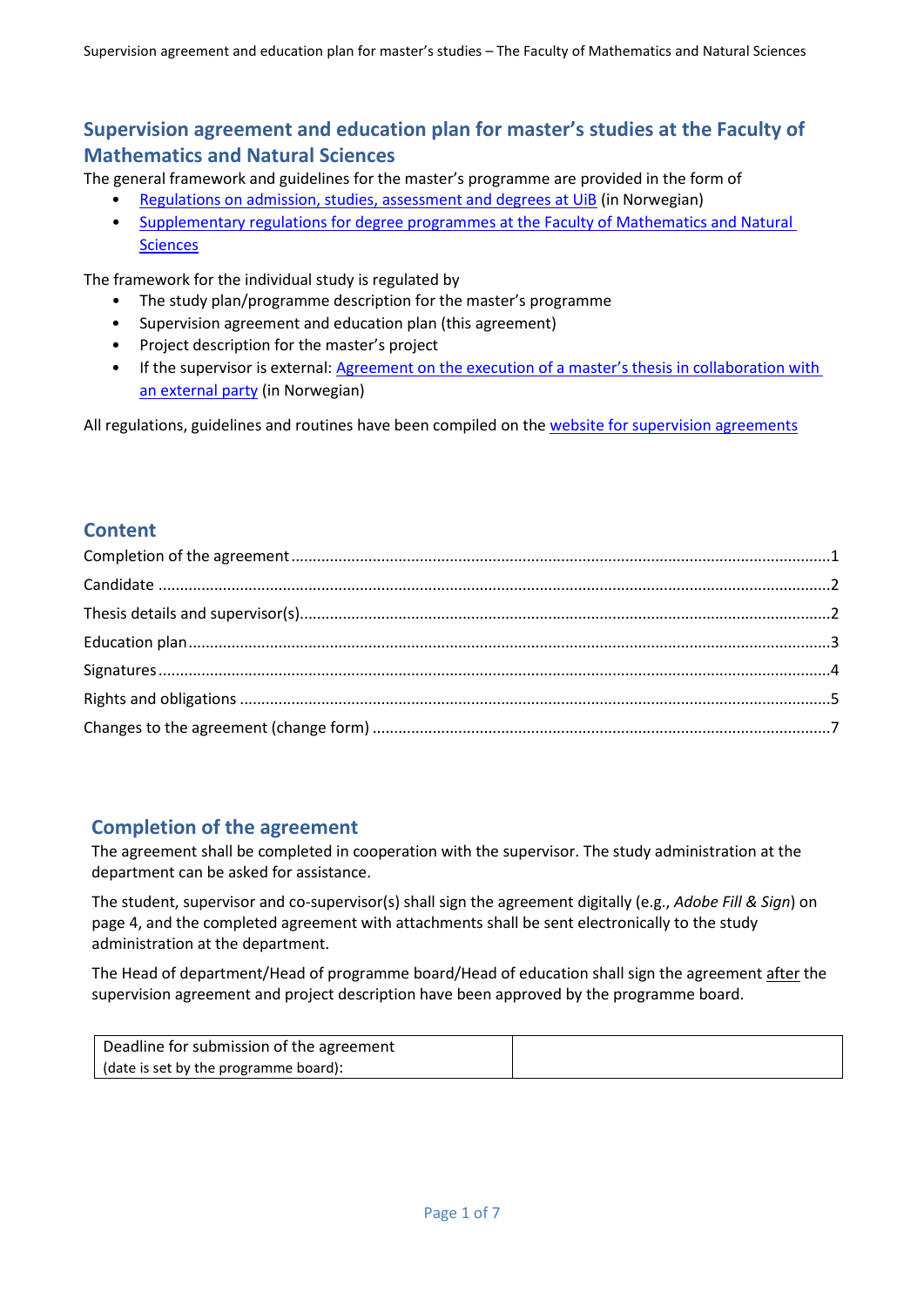Supervision agreement and education plan for master's studies – The Faculty of Mathematics and Natural Sciences

# <span id="page-1-0"></span>**Candidate**

Name, Student number, Email

Master's programme/specialisation (if any)

Admission to the master's programme (year and semester)

Administrative department**[1](#page-1-2)** (department that owns the programme)

Full-time/part-time (for part-time, state percentage of full-time – minimum 50% part-time) Please note that for the 30 credits master's theses, part-time work cannot be granted in the thesis semester**<sup>2</sup>**

# <span id="page-1-1"></span>**Thesis details and supervisor(s)**

| Deadline for submission <sup>2</sup> (adjusted in accordance with part-time percentage and transferred previous studies) |                 |            |            |
|--------------------------------------------------------------------------------------------------------------------------|-----------------|------------|------------|
| Scope of thesis (or course code for the master's thesis)                                                                 |                 | 60 credits | 30 credits |
| Working title of the thesis                                                                                              |                 |            |            |
| Planned start for the project                                                                                            |                 |            |            |
| Main supervisor-                                                                                                         | Distribution of | Internal   | External   |
| Name, Workplace (Department/Institution/Company), Email                                                                  | supervision %:  |            |            |
|                                                                                                                          |                 |            |            |
| Co-supervisor-                                                                                                           | Distribution of | Internal   | External   |
| Name, Workplace (Department/Institution/Company), Email                                                                  | supervision %:  |            |            |
|                                                                                                                          |                 |            |            |
| Workplace (for the project)                                                                                              |                 |            |            |
| Supplementary remarks                                                                                                    |                 |            |            |
|                                                                                                                          |                 |            |            |

<span id="page-1-2"></span>**<sup>1</sup>** The department that has administrative responsibility for the master's programme and for the student. Supervision responsibility in relation to the thesis can be located elsewhere, e.g., in another department via the master's thesis topic XXX399 or a collaboration agreement

<span id="page-1-3"></span>**<sup>2</sup>** See [§§ 9-11 Supplementary regulations for degree programmes at The Faculty of Mathematics and Natural Sciences](https://www.uib.no/matnat/58067/utfyllende-regler-gradsstudier-ved-det-matematisk-naturvitenskapelige-fakultet)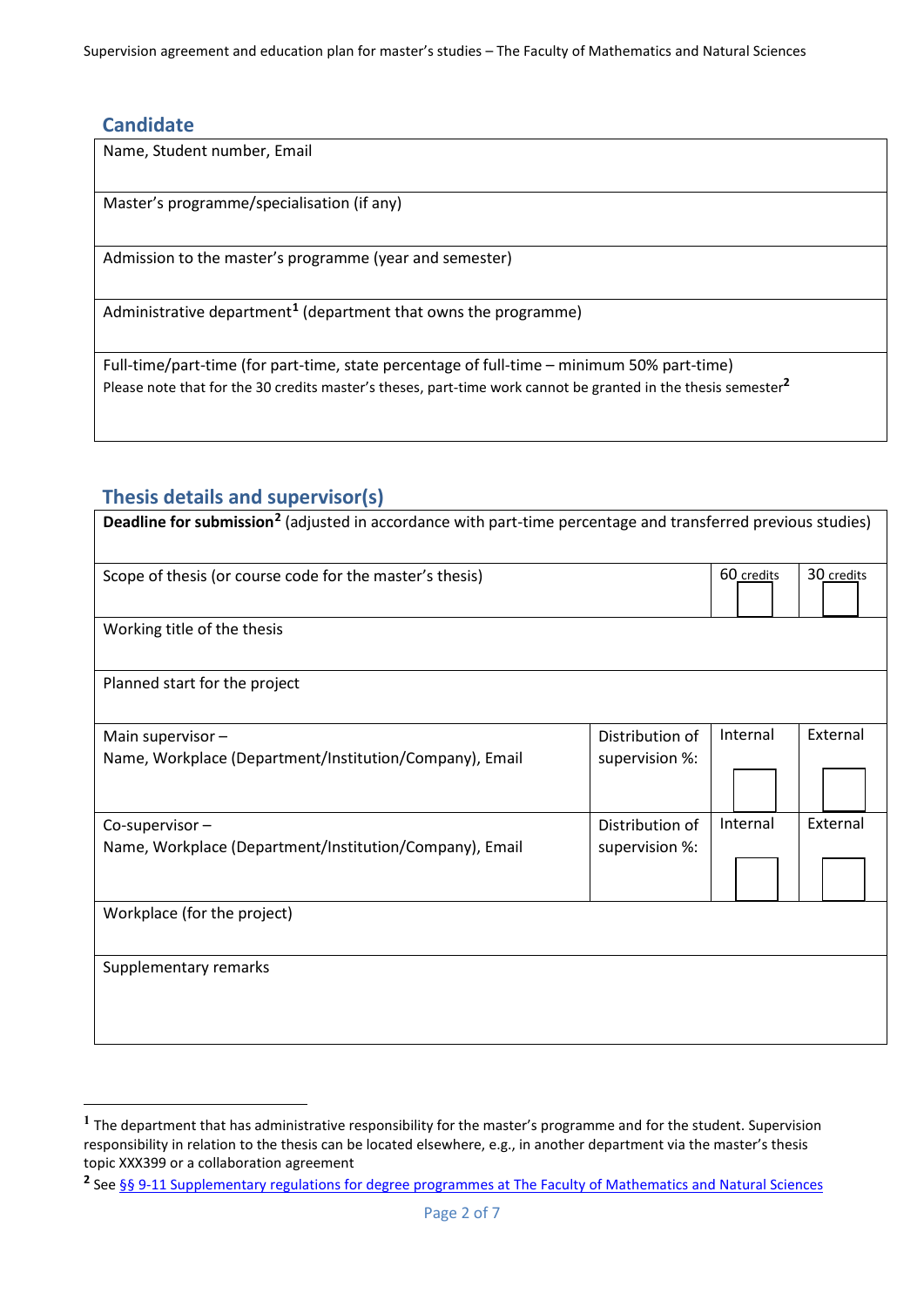Supervision agreement and education plan for master's studies – The Faculty of Mathematics and Natural Sciences

## <span id="page-2-0"></span>**Education plan**

### **(Based on % full-time/part-time)**

NB: If courses in the education plan have been finished before starting on the master's programme (2 year master)/the master's part of an integrated programme (5-year master), it must be noted in the remarks field\*. Transfer of previously completed courses may give some deduction in time for the master's programme (see [Supplementary regulations for degree programmes at](https://www.uib.no/matnat/58067/utfyllende-regler-gradsstudier-ved-det-matematisk-naturvitenskapelige-fakultet) MN).

| <b>Mandatory courses</b> |                                                                 |          |
|--------------------------|-----------------------------------------------------------------|----------|
| Semester/year            | Course/credits                                                  | Remarks* |
|                          |                                                                 |          |
|                          |                                                                 |          |
|                          |                                                                 |          |
|                          |                                                                 |          |
|                          |                                                                 |          |
|                          |                                                                 |          |
|                          | Elective courses (selected in consultation with the supervisor) |          |
| Semester/year            | Course/credits                                                  | Remarks* |
|                          |                                                                 |          |
|                          |                                                                 |          |
|                          |                                                                 |          |
|                          |                                                                 |          |

# **Applies to five-year integrated programmes:**

**Courses selected in consultation with the supervisor (if applicable):**

In some integrated programmes, all courses at master's level must be chosen in consultation with the supervisor. See further information on the study programme's website on uib.no

# **Changes in the supervision agreement**

Any changes to the supervision agreement that are made during the master's period (e.g., agreement period, full-time/part-time, supervision conditions) must be agreed on the change form and submitted to the programme board (see final page).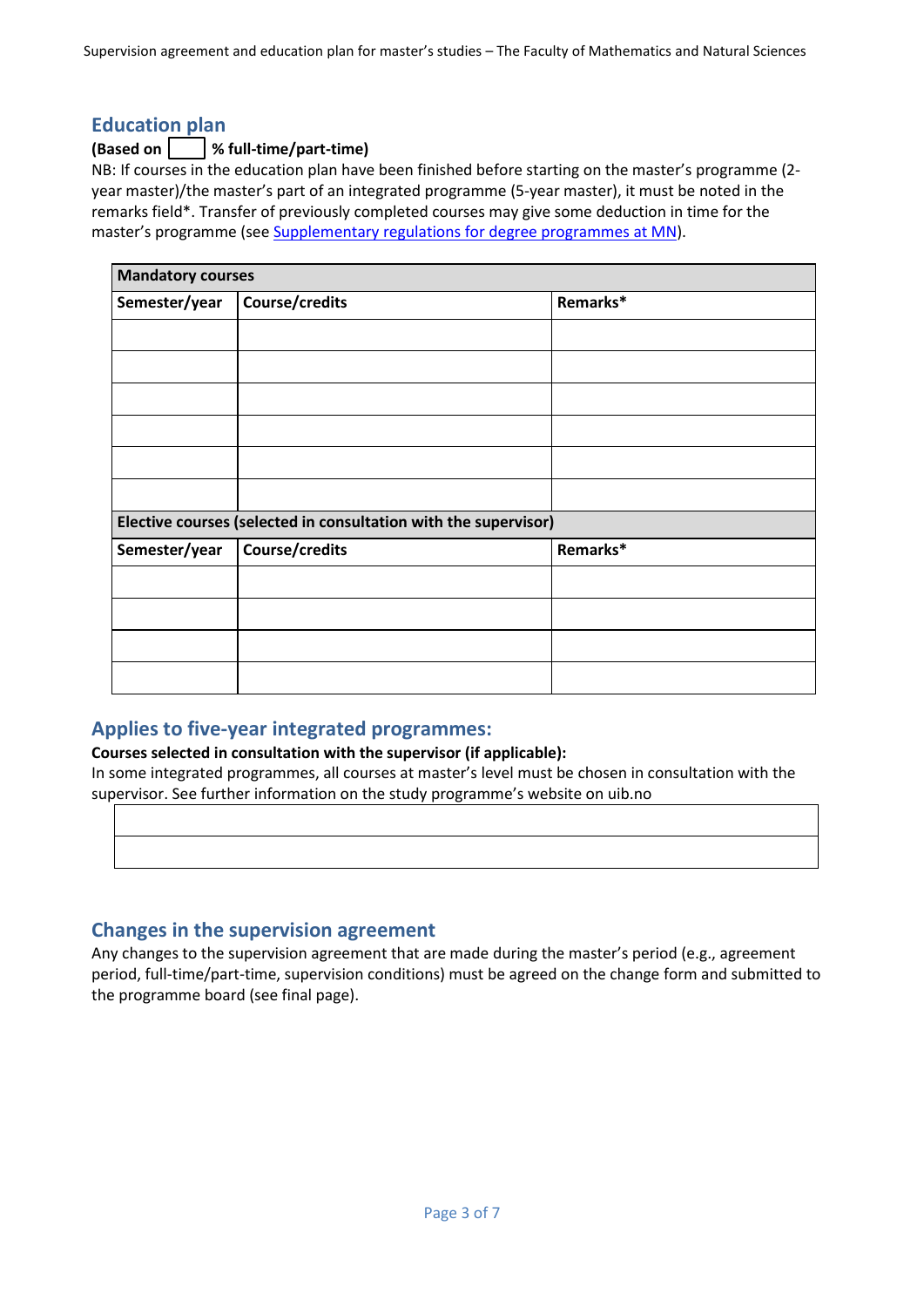Supervision agreement and education plan for master's studies – The Faculty of Mathematics and Natural Sciences

## <span id="page-3-0"></span>**Signatures**

The student and supervisor(s) must familiarise themselves with the regulations and guidelines that apply at any time for supervision, progress (delays, part-time, leave of absence, etc.), copyright, ethical guidelines and other matters related to the master's programme. Information on general and special regulations is available on th[e website for supervision agreements.](https://w3.uib.no/en/matnat/150491/supervision-agreement-masters-studies-faculty-mathematics-and-natural-sciences)

### **The signature of the Head of department/Head of education/Head of programme board confirms that the education plan and project description have been approved**

| Student                                                                                                          | Date |
|------------------------------------------------------------------------------------------------------------------|------|
| Supervisor                                                                                                       | Date |
| Co-supervisor(s)                                                                                                 | Date |
| Head of department/Head of education/Head of programme board<br>(for the administrative department responsible): | Date |

## **Attachments:**

- Project description
- Agreement on external workplace (if any)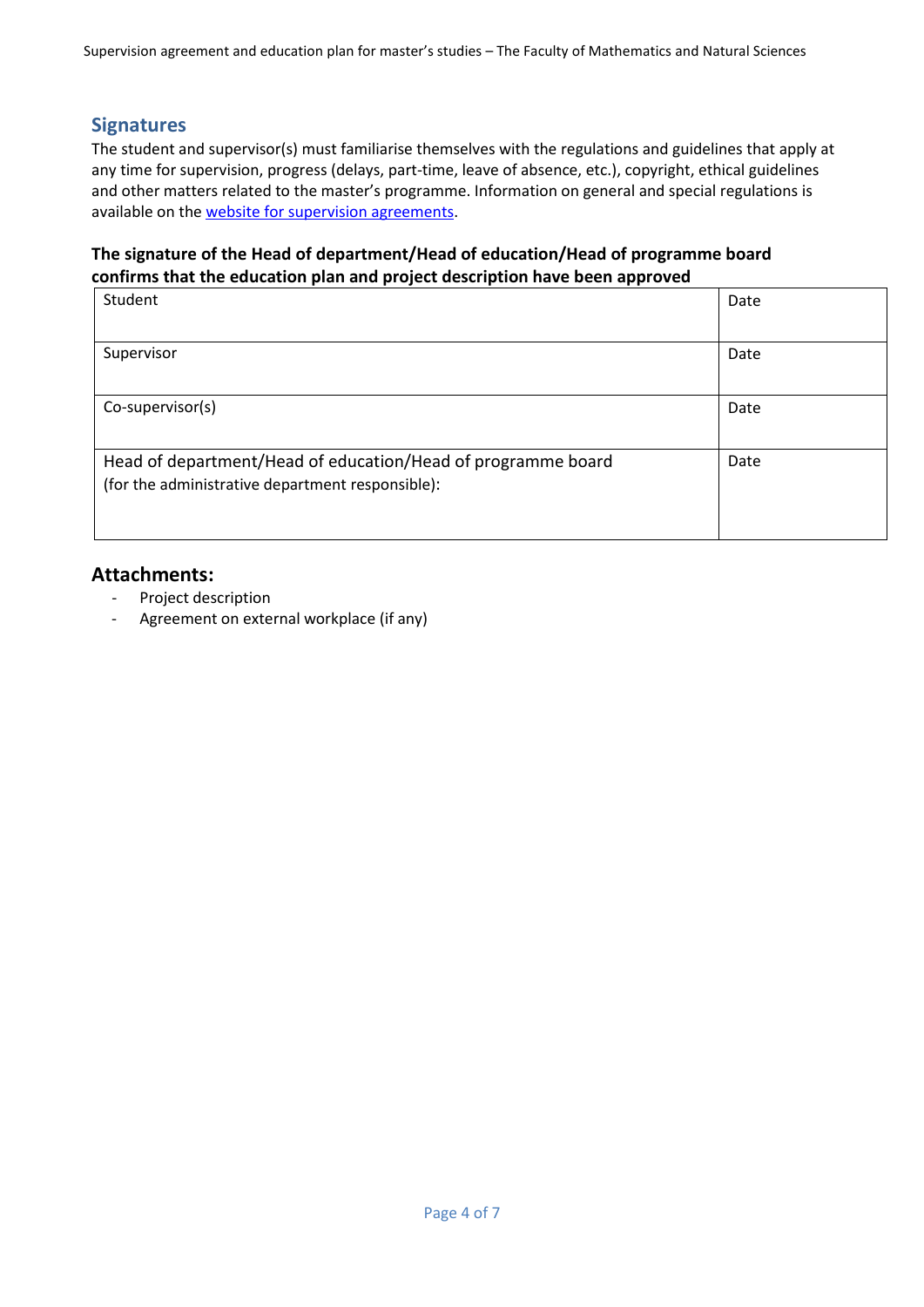# <span id="page-4-0"></span>**Rights and obligations**

### *Purpose*

A supervision agreement is a collaboration agreement between the student, the supervisor(s) and the department. The agreement regulates the supervision relationship, the scope, the type of the thesis work and the sharing of responsibilities.

The study programme and the work on the thesis are regulated by the *Act relating to universities and university colleges*, UiB's local regulations, and the current study plan for the master's programme.

### *Sharing of responsibilities*

Both the student and the supervisor must familiarise themselves with the [ethical guidelines for the](https://www.uib.no/en/student/112539/ethical-guidelines-relations-between-supervisors-and-students-or-candidates)  relationship between supervisors [and students or candidates at the University of Bergen.](https://www.uib.no/en/student/112539/ethical-guidelines-relations-between-supervisors-and-students-or-candidates) By signing the supervision agreement, they confirm that they have read the ethical guidelines.

### **The candidate is responsible for**

- Semester registration for each semester of the master's programme
- The completion and submission of the agreement within the given deadline
- The making of appointments for supervision hours with the supervisor within the framework provided by the supervision agreement. Full-time students are entitled to 40 supervision hours
- The preparation of a progress plan for the work, in consultation with the supervisor
- Providing the supervisor with drafts in reasonable time before supervision
- Informing the department/supervisor about any problems or delays. The study administration can provide advice and support
- Familiarising themselves with the rules on permitted examination support materials, and the use of sources and citations in written work
- Familiarising themselves with current HSE rules and routines before starting practical work in the lab or in the field
- The registration of information and contact details for their next of kin for research expeditions and field work

#### **The supervisor is responsible for**

- Clarifying expectations about the supervision relationship
- Advice on subjects to be included in the education plan
- Ensuring that any necessary approvals are applied for (e.g., concerning ethical or privacy considerations, studies involving animals)
- Advice on the formulation and delimitation of research topics and issues, so that the project work is feasible within the agreed period
- Discussion and evaluation of hypotheses and methods
- Providing advice regarding literature, source, data, data storage and documentation, and any need for support and resources
- Discussing the form of presentation (e.g. outline and linguistic form)
- Discussing results and interpretations
- Staying informed about the progression of the student's work in accordance with the agreed time and work schedule, and following up with the student if necessary
- Ensuring that the student is familiar with current HSE rules at the workplace, and ensuring that the necessary training in current work routines is provided before starting practical work in the lab or in the field

#### **The department is responsible for**

- The quality assurance of the project, and approval of the project description
- Entering into an agreement with another department/faculty/institution if an external co-supervisor has been appointed.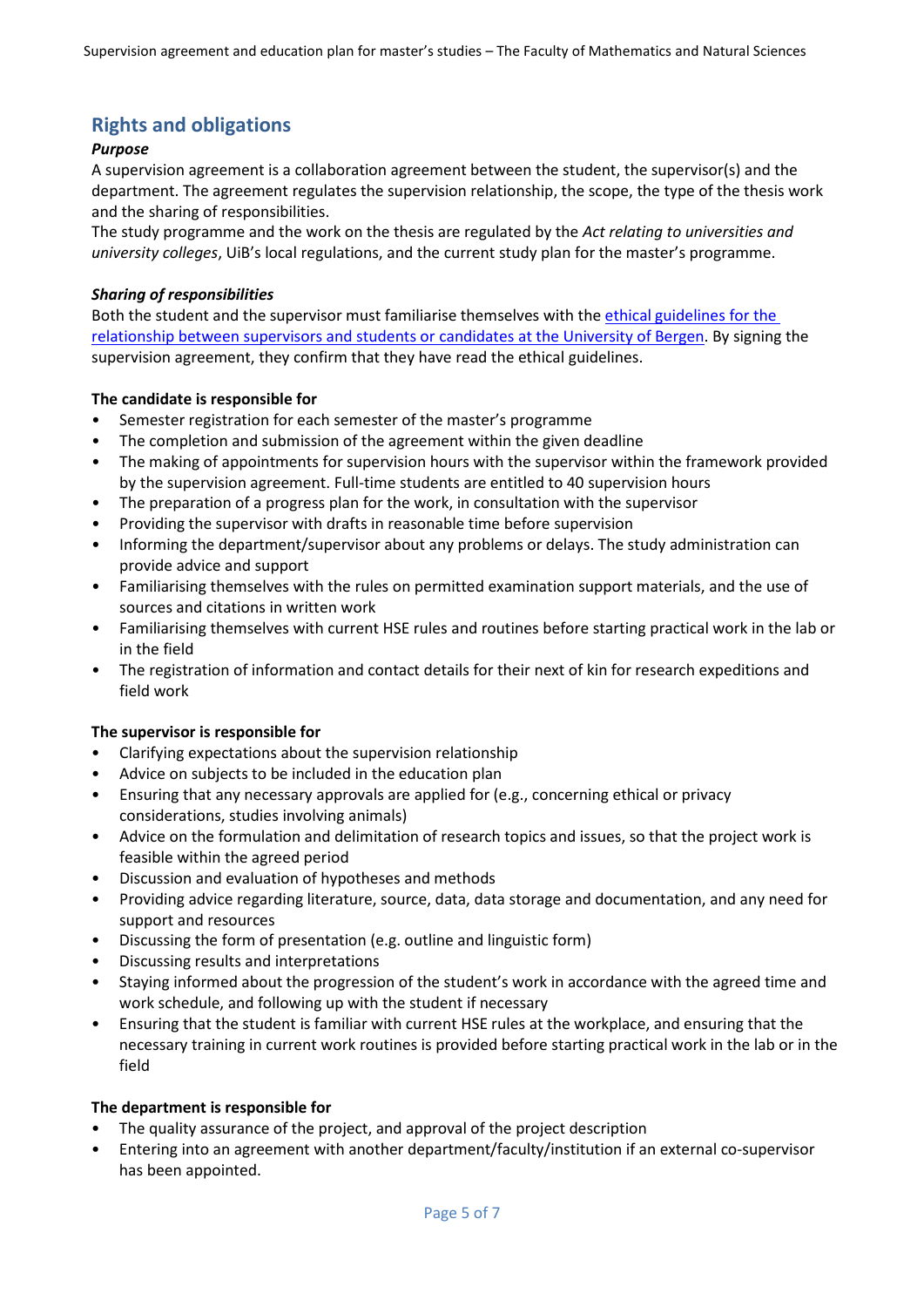- Informing the supervisor(s) about their responsibility for safeguarding the student's rights, the study regulations, matters concerning research ethics, privacy considerations, and matters concerning supervision ethics.
- In collaboration with the supervisor, keeping an overview of the student's progress, and following up if the student is delayed in accordance with the agreement.
- Appointing a new supervisor, and making any necessary changes in the supervision agreement, if:
	- o The supervisor is absent due to, for example, a sabbatical period, illness, or travel.
	- o The student or supervisor requests the termination of the agreement due to non-compliance by one of the parties.
	- o The parties deem it appropriate to find a new supervisor due to any other circumstances
- Notifying the student when the supervision relationship ends.